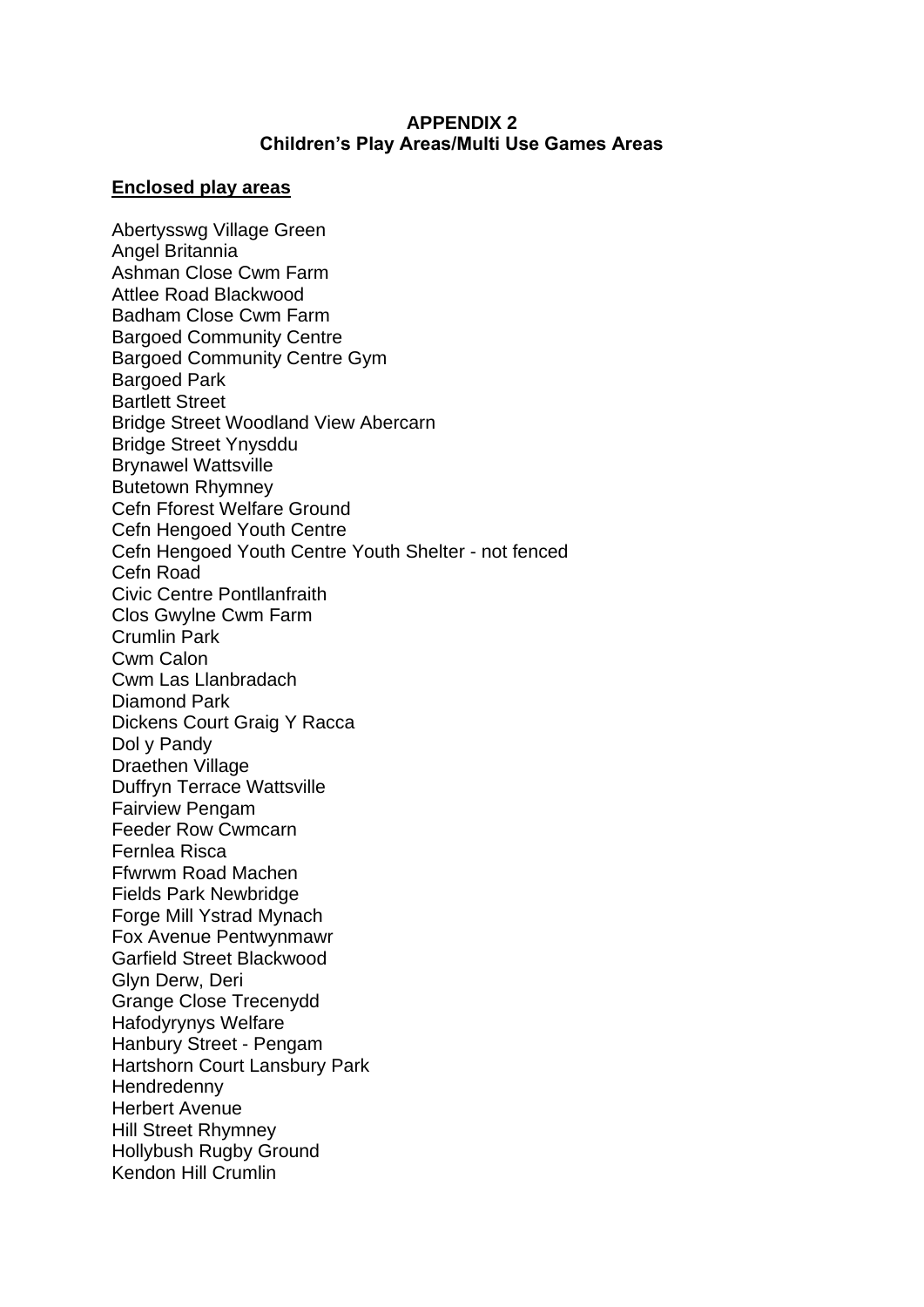King George Field Abercarn King George Field Markham Lewis Street Aberbargoed Lewis Street Aberbargoed Gym Llanbradach Park Llanbradach Park Skate Llanfach Llanfach Youth Shelter Llwyn Yr Eos, Nelson Machen Welfare Maes y Graig Street Gilfach Maesycwmmer Park Manmoel Village Marne Street Cwmcarn Morgan Jones Park Morgan Jones Park Gym Morgan Jones Park Water Play Mount Pleasant Cascade Nelson Skate Park Oakdale Rec Skate Park Oakdale Recreation Ground Paddy's Pond Skate Park Panteg Terrace Newbridge Parc Cwm Darren Playground Parc Penrhos Park Lane Tredomen Oakdale Terrace, Penmaen Penybryn Penyfan Close Trinant Penylan Road Argoed Penyrheol Gym Penyrheol Park Penyrheol Park New Skate Park Phillipstown Community Centre Pontymister Athletic Porset Park Porset Park Skate Park Rhodfa Ganol Fochriw & Gym Rhymney Park Rhymney Park Kickwall Rifleman Street Risca Risca Park River Glade Machen Royal Crescent, Treowen Rudry Park School Street Pengam School Street Tirphil Senghenydd Park Senghenydd Park Skate Showfield Blackwood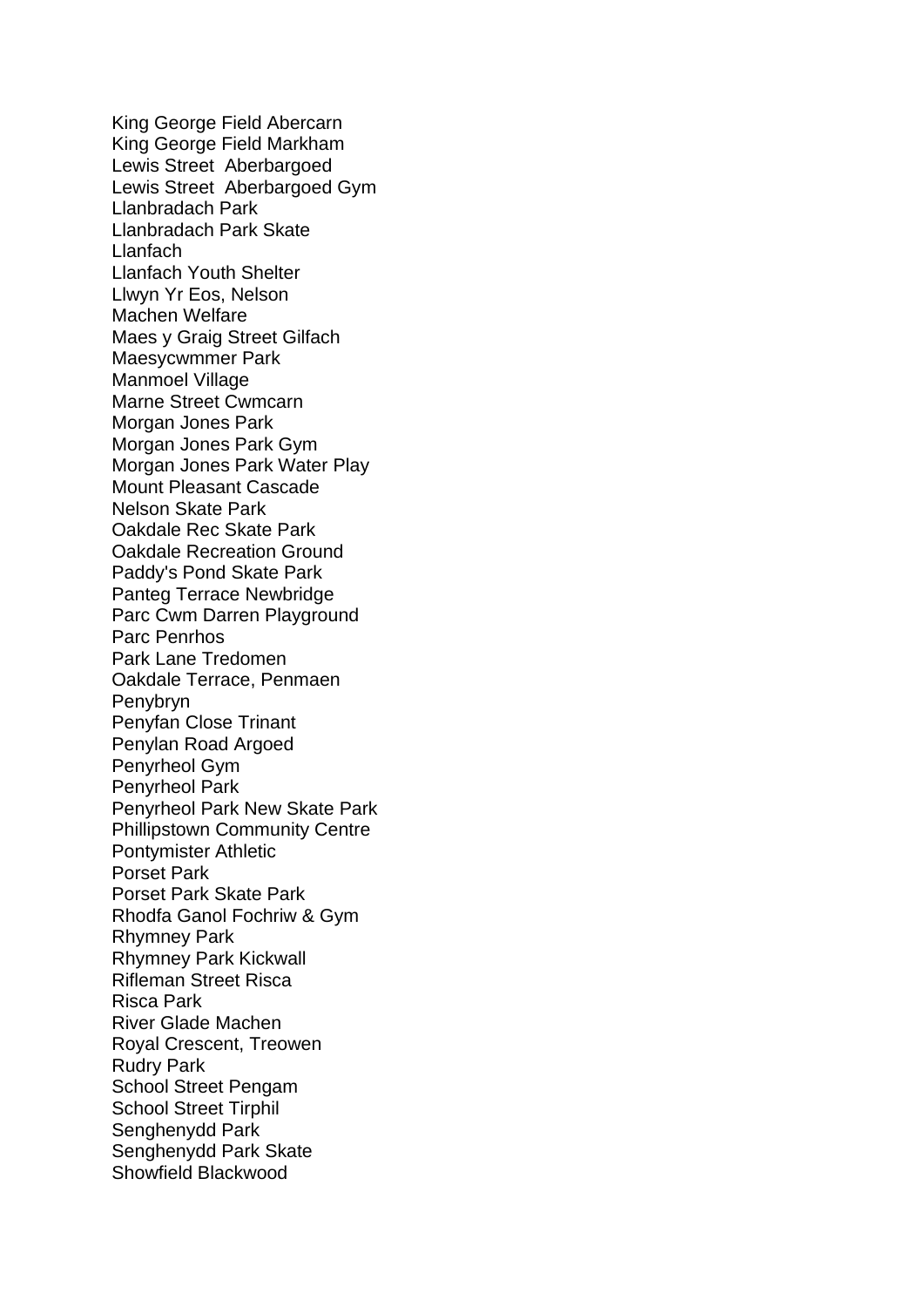Showfield Gym Springfield Pontllanfraith Stanley Street Cwmfelinfach Station Road Ystrad Mynach SunnyView Pontlottyn Tanybryn Pontymister Tennyson Terrace Brithdir The Bryn Trethomas The Wern Nelson Thorncombe Road Blackwood Tiryberth Welfare Treowen Skate Park Twyncarn Road Pontywaun Ty Coch Ty Sign Playarea Virginia Park Warne Street Waunfawr Park Playarea Waunganol Park Bedwas William Street Tiryberth Willow Court Pantside Windsor Avenue Newbridge Woodfieldside Woodland Terrace Senghenydd Wyllie Playground Yew Street Aberbargoed Ystrad Mynach Welfare

## **MUGA's**

Abertridwr Park MUGA Abertysswg MUGA Bargoed Park MUGA Britannia MUGA Cefn Fforest Welfare MUGA Cefn Hengoed Youth Centre MUGA Cwrt Coch Street Aberbargoed MUGA Fochriw MUGA Glan y Nant MUGA Graig y Rhacca MUGA Grove Park MUGA King George Field Markham MUGA Llanfach MUGA Machen MUGA Morgan Jones Park MUGA Oakdale MUGA Owain Glyn Dwr MUGA Paddy's Pond MUGA Penllwyn MUGA